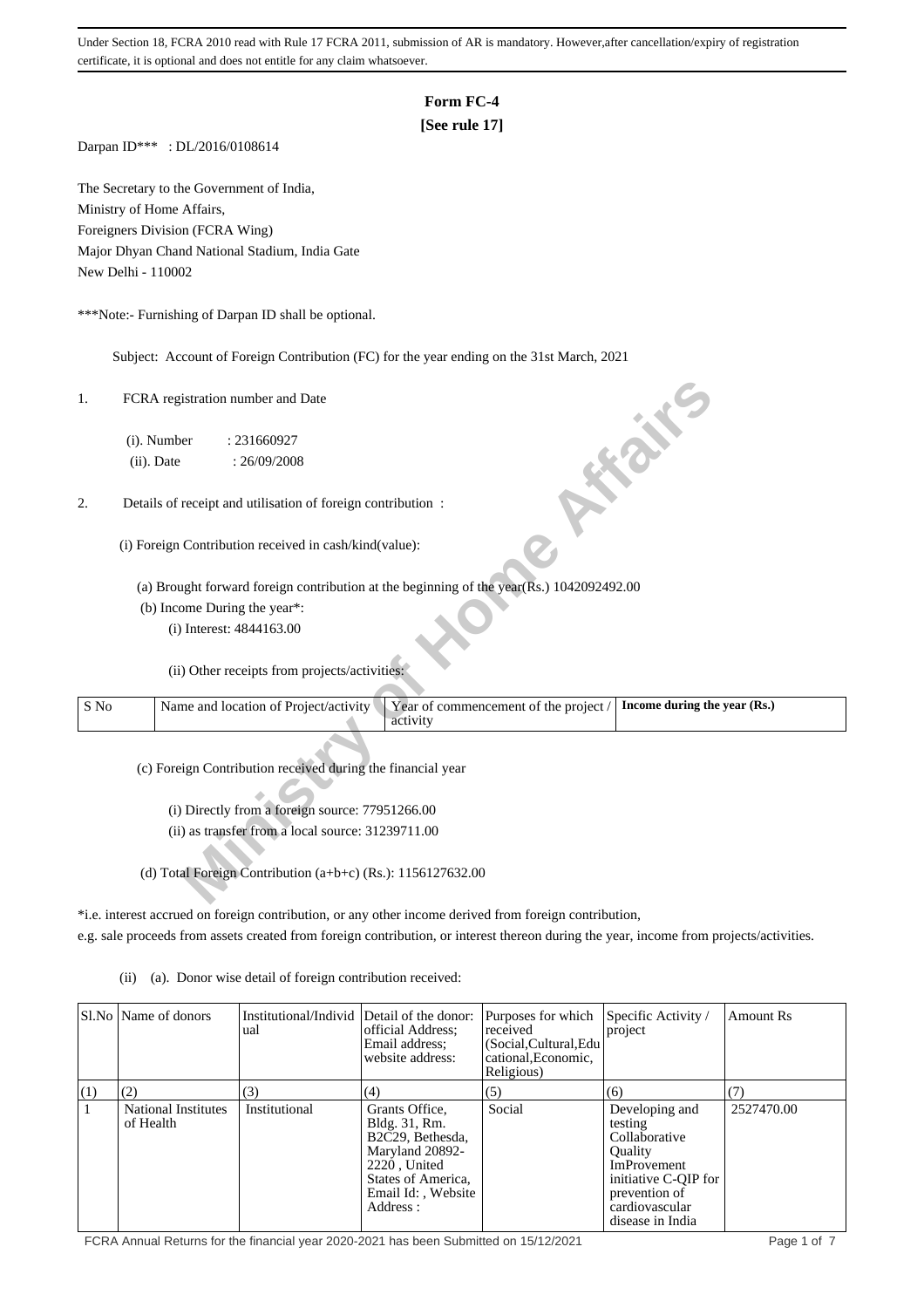|                | Sl.No Name of donors                           | Institutional/Individ Detail of the donor:<br>ual | official Address;<br>Email address;<br>website address:                                                                                                                                    | Purposes for which<br>received<br>(Social, Cultural, Edu<br>cational, Economic,<br>Religious) | Specific Activity /<br>project                                                                                                                                                          | <b>Amount Rs</b> |
|----------------|------------------------------------------------|---------------------------------------------------|--------------------------------------------------------------------------------------------------------------------------------------------------------------------------------------------|-----------------------------------------------------------------------------------------------|-----------------------------------------------------------------------------------------------------------------------------------------------------------------------------------------|------------------|
| $\overline{c}$ | Duke University                                | Institutional                                     | Center for Policy<br>Impact in Global<br>Health, Duke<br>University, 310<br>Trent Drive,<br>Durham, NC<br>27710, USA,<br>United States of<br>America, Email Id:<br>Website Address:        | Social                                                                                        | Driving health<br>progress during<br>disease<br>demographic<br>domestic finance<br>and donor<br>transitions Policy<br>analysis and<br>engagement with<br>six transitioning<br>countries | 736503.00        |
| 3              | THE WORLD<br><b>HEART</b><br><b>FEDERATION</b> | Institutional                                     | Rue de Malatrex<br>32, 1201 Geneva,<br>Switzerland,<br>Switzerland, Email<br>Id:, Website<br>Address:                                                                                      | Social                                                                                        | WHF COVID-19<br>and Cardiovascular<br>Disease Survey                                                                                                                                    | 1162512.00       |
| $\overline{4}$ | Medical Research<br>Council                    | Institutional                                     | 2nd Floor David<br>Phillips Building,<br>Polaris House,<br>North Star,<br>Avenue, Swindon,<br>United Kingdom<br>SN <sub>2</sub> 1ET, United<br>Kingdom, Email<br>Id: , Website<br>Address: | Social                                                                                        | <b>MRC-Evaluating</b><br>the implemnetation<br>of the peer educator<br>intervention for<br>improving<br>adolescent health in<br>india s national<br>adolescent health<br>programme      | 2615382.00       |
| 5              | Seva Foundation                                | Institutional                                     | 1786 Fifth Street,<br>Berkeley,<br>California 94710<br>USA, United<br>States of America,<br>Email Id:, Website<br>Address:                                                                 | Social                                                                                        | Burden analysis of<br>major diseases and<br>risk factors in India                                                                                                                       | 1831810.00       |
| 6              | <b>Emory University</b>                        | Institutional                                     | 1518 Clifton Road,<br>Rm 7043, Atlanta,<br>GA 30322, United<br>States of America,<br>Email Id:, Website<br>Address :                                                                       | Social                                                                                        | Worksite based<br>Lifestyle Program<br>for Reducing<br>Diabetes and<br>Cardiovascular<br>Risk in India                                                                                  | 1323645.00       |
| 7              | Seva Foundation                                | Institutional                                     | 1786 Fifth Street,<br>Berkeley,<br>California 94710<br>USA, United<br>States of America,<br>Email Id:, Website<br>Address:                                                                 | Social                                                                                        | <b>SEVA Foundation</b><br>Operational<br>Research Capacity<br><b>Building</b>                                                                                                           | 4385436.00       |
| 8              | <b>Emory University</b>                        | Institutional                                     | 1518 Clifton Road,<br>Rm 7043, Atlanta,<br>GA 30322, United<br>States of America,<br>Email Id:, Website<br>Address:                                                                        | Social                                                                                        | Worksite based<br>Lifestyle Program<br>for Reducing<br>Diabetes and<br>Cardiovascular<br>Risk in India                                                                                  | 1408231.00       |
| 9              | <b>Medical Research</b><br>Council             | Institutional                                     | 2nd Floor David<br>Phillips Building,<br>Polaris House,<br>North Star,<br>Avenue, Swindon,<br>United Kingdom<br>SN <sub>2</sub> 1ET, United<br>Kingdom, Email<br>Id:, Website<br>Address:  | Social                                                                                        | <b>MRC-Evaluating</b><br>the implemnetation<br>of the peer educator<br>intervention for<br>improving<br>adolescent health in<br>india s national<br>adolescent health<br>programme      | 5279195.00       |
| 10             | Harvard University                             | Institutional                                     | Dept. of Global<br>Health and Social<br>Medicine, 641<br>Huntington Ave,<br>Boston, MA 02115<br>, United States of<br>America, Email Id:<br>, Website Address:                             | Social                                                                                        | Premium for<br>ADoloscEnts and<br>Premium for<br>ADoloscEnts-<br>Public Engagement                                                                                                      | 5838953.00       |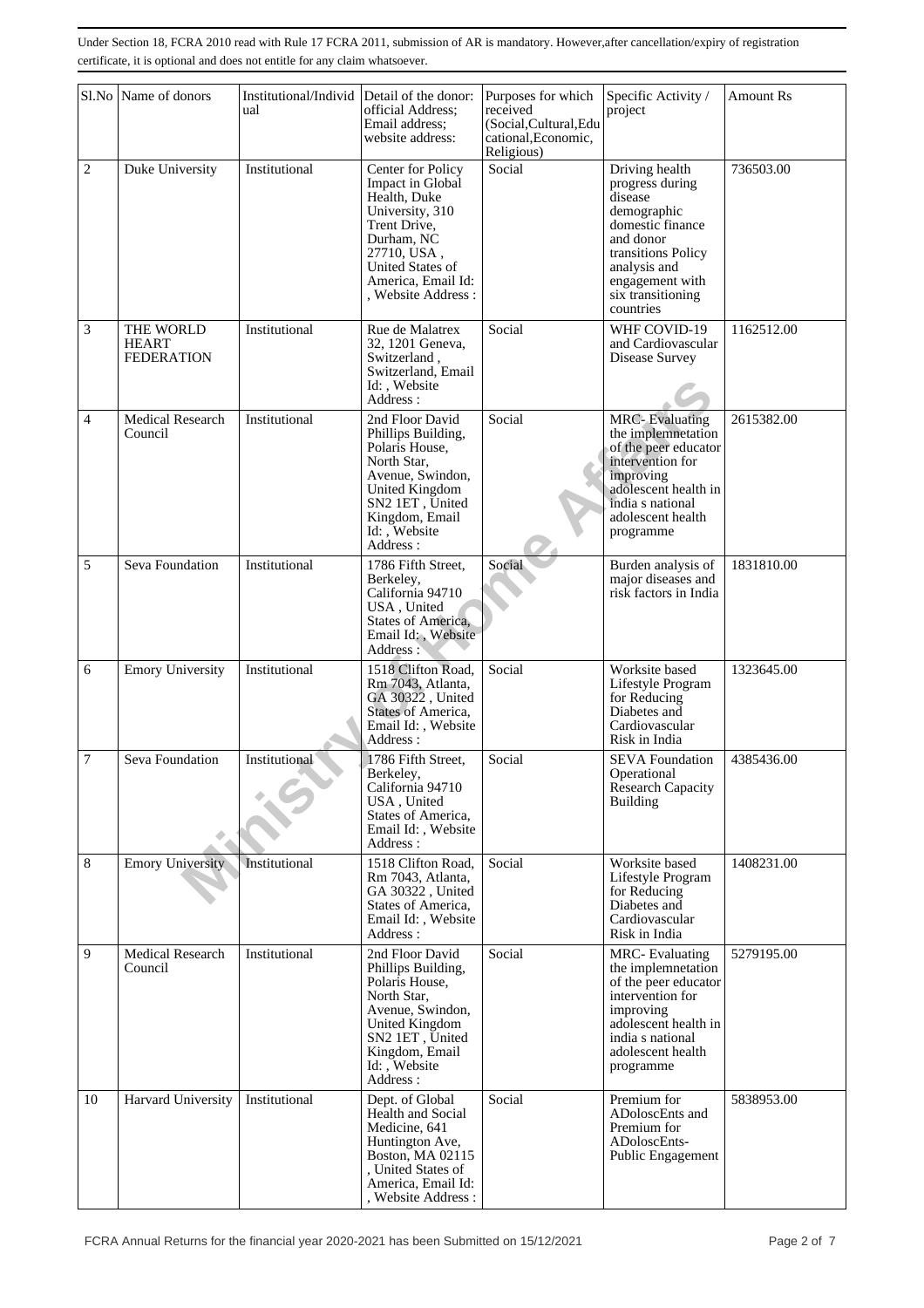|    | Sl.No Name of donors                                                                                                                                                  | Institutional/Individ<br>ual | Detail of the donor:<br>official Address;<br>Email address;<br>website address:                                                                                                       | Purposes for which<br>received<br>(Social, Cultural, Edu<br>cational, Economic,<br>Religious) | Specific Activity /<br>project                                                                                                                                                     | <b>Amount Rs</b> |
|----|-----------------------------------------------------------------------------------------------------------------------------------------------------------------------|------------------------------|---------------------------------------------------------------------------------------------------------------------------------------------------------------------------------------|-----------------------------------------------------------------------------------------------|------------------------------------------------------------------------------------------------------------------------------------------------------------------------------------|------------------|
| 11 | <b>Emory University</b>                                                                                                                                               | Institutional                | 1518 Clifton Road.<br>Rm 7043, Atlanta,<br>GA 30322, United<br>States of America,<br>Email Id:, Website<br>Address:                                                                   | Social                                                                                        | Worksite based<br>Lifestyle Program<br>for Reducing<br>Diabetes and<br>Cardiovascular<br>Risk in India                                                                             | 1242622.00       |
| 12 | The Department for   Institutional<br>International<br>Development                                                                                                    |                              | DFID,<br>Abercromble<br>House, Eaglesham<br>Road, East<br>Kilbride, G75 8EA<br>, United Kingdom,<br>Email Id:, Website<br>Address:                                                    | Social                                                                                        | <b>STRATEGIC</b><br><b>PARTNERSHIP</b><br><b>FOR UNIVERSAL</b><br><b>HEALTH</b><br><b>COVERAGE FOR</b><br><b>TECHNICAL</b><br><b>RESEARCH</b><br><b>PROJECTS</b>                   | 11559909.00      |
| 13 | Medical Research<br>Council                                                                                                                                           | Institutional                | 2nd Floor David<br>Phillips Building,<br>Polaris House.<br>North Star,<br>Avenue, Swindon,<br><b>United Kingdom</b><br>SN2 1ET, United<br>Kingdom, Email<br>Id: , Website<br>Address: | Social                                                                                        | <b>MRC-Evaluating</b><br>the implemnetation<br>of the peer educator<br>intervention for<br>improving<br>adolescent health in<br>india s national<br>adolescent health<br>programme | 2033859.00       |
| 14 | <b>Emory University</b>                                                                                                                                               | Institutional                | 1518 Clifton Road.<br>Rm 7043, Atlanta,<br>GA 30322, United<br>States of America,<br>Email Id:, Website<br>Address:                                                                   | Social                                                                                        | Worksite based<br>Lifestyle Program<br>for Reducing<br>Diabetes and<br>Cardiovascular<br>Risk in India                                                                             | 1532983.00       |
| 15 | National Institutes<br>of Health                                                                                                                                      | Institutional                | Grants Office,<br>Bldg. 31, Rm.<br>B2C29, Bethesda,<br>Maryland 20892-<br>2220, United<br><b>States of America,</b><br>Email Id:, Website<br>Address:                                 | Social                                                                                        | Developing and<br>testing<br>Collaborative<br>Quality<br>ImProvement<br>initiative C-QIP for<br>prevention of<br>cardiovascular<br>disease in India                                | 2542037.00       |
| 16 | <b>Medical Research</b><br>Council                                                                                                                                    | Institutional                | 2nd Floor David<br>Phillips Building,<br>Polaris House,<br>North Star.<br>Avenue, Swindon,<br>United Kingdom<br>SN2 1ET, United<br>Kingdom, Email<br>Id: Website<br>Address:          | Social                                                                                        | Exploring the<br>feasibility of a<br>school based<br>intervention to<br>reduce sugar<br>sweetened<br>beverage<br>consumption in<br>India                                           | 746730.00        |
| 17 | PFIZER INC                                                                                                                                                            | Institutional                | 235EAST 42ND<br>STREET, NY<br>10017, United<br>States of America,<br>Email Id:, Website<br>Address:                                                                                   | Educational                                                                                   | <b>Certificate Course</b><br>in COVID<br>prevention and<br>management                                                                                                              | 6260186.00       |
| 18 | THE CHILDRENS<br><b>INVESTMENT</b><br><b>FUND</b><br><b>FOUNDATION</b>                                                                                                | Institutional                | 7 CLIFFORD<br>STREET,<br>LONDON, W1 S<br>2FT, UK, United<br>Kingdom, Email<br>Id:, Website<br>Address:                                                                                | Social                                                                                        | Evaluation of<br>Dakshata Program<br>in Rajasthan and<br>Andhra Pradesh                                                                                                            | 3950718.00       |
| 19 | University of<br>Washington                                                                                                                                           | Institutional                | 2301 5th Ave, Suite<br>600, Seattle WA<br>98121, USA,<br>United States of<br>America, Email Id:<br>, Website Address :                                                                | Social                                                                                        | <b>SEVA Foundation</b><br>Operational<br>Research Capacity<br><b>Building</b>                                                                                                      | 3712019.00       |
| 20 | Tijssen Foundation<br>FCRA Annual Returns for the financial year 2020-2021<br>FCRA Annual Returns for the financial year 2020-2021 Anass been Submitted on 15/12/2021 | Institutional                | Nijenburg 32, 1613<br>LC Grooteboek,<br>The Netherlands,<br>Netherlands, Email                                                                                                        | Social                                                                                        | Community Eye<br>Health Journal<br>South Asia Edition                                                                                                                              | 2744202.00       |
|    |                                                                                                                                                                       |                              |                                                                                                                                                                                       |                                                                                               |                                                                                                                                                                                    | Page 3 of 7      |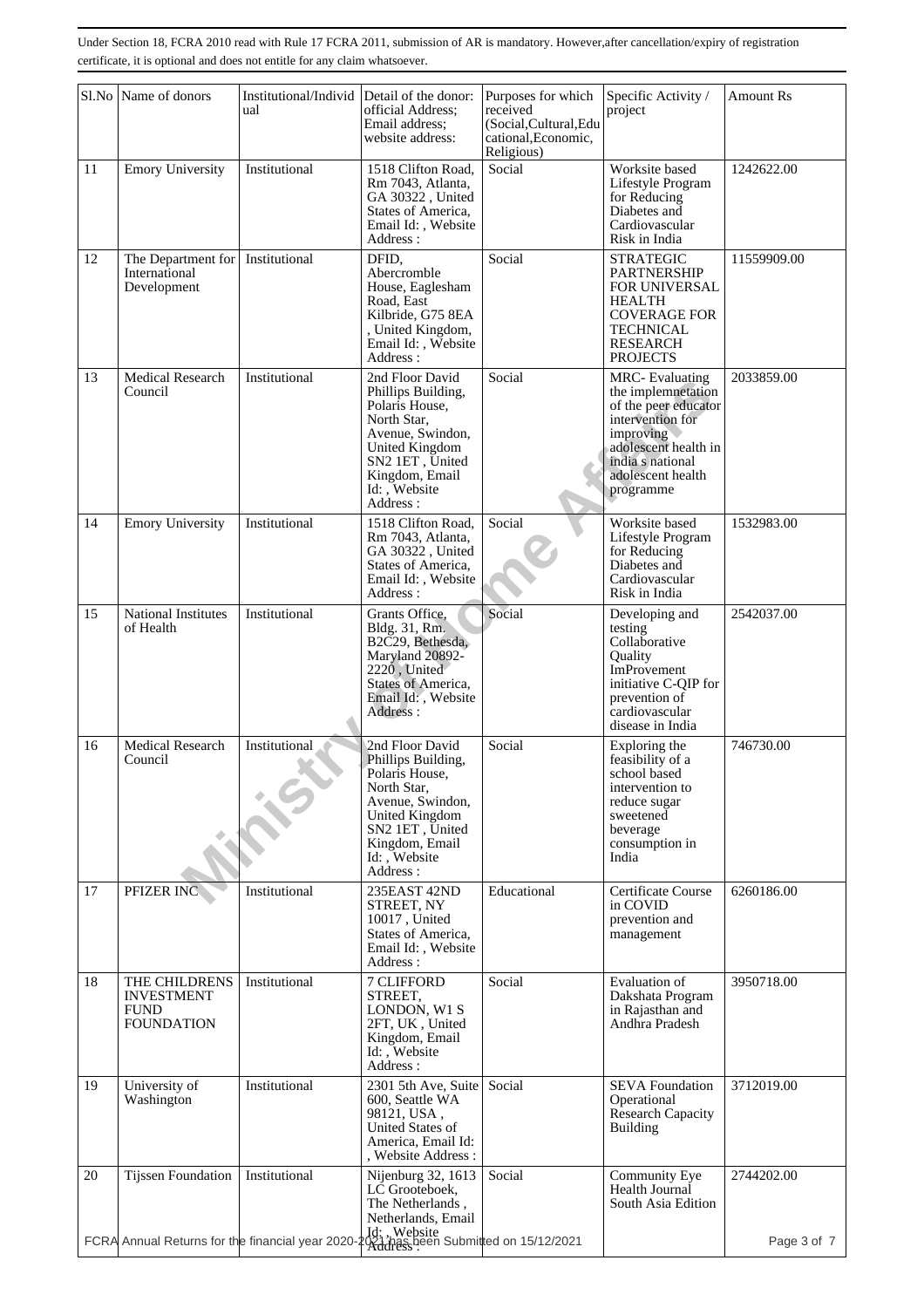|    | Sl.No Name of donors                                                                               | Institutional/Individ<br>ual | Detail of the donor:<br>official Address;<br>Email address;<br>website address:                                                                                                                                                       | Purposes for which<br>received<br>(Social, Cultural, Edu<br>cational, Economic,<br>Religious) | Specific Activity /<br>project                                                                                                                                                                                        | <b>Amount Rs</b> |
|----|----------------------------------------------------------------------------------------------------|------------------------------|---------------------------------------------------------------------------------------------------------------------------------------------------------------------------------------------------------------------------------------|-----------------------------------------------------------------------------------------------|-----------------------------------------------------------------------------------------------------------------------------------------------------------------------------------------------------------------------|------------------|
| 21 | THE UNITED<br><b>STATES</b><br><b>AGENCY FOR</b><br><b>INTERNATIONA</b><br>L<br><b>DEVELOPMENT</b> | Institutional                | <b>REGIONAL</b><br><b>FINANCIAL</b><br>MANAGEMENT<br>OFFICE, USAID/<br><b>INDIA, WEST</b><br><b>BUILDING, US</b><br>EMBASSY,<br>SHANTI PATH,<br>CHANKYA PURI,<br>NEW DELHI,<br>DELHI-110021,<br>India, Email Id:,<br>Website Address: | Social                                                                                        | The HIV AIDS<br>Partnership Impact<br>through Prevention<br>Private Sector and<br>Evidence -based<br>Programming and<br>Strengthening Eco-<br>System for<br>Sustainable and<br>Inclusive Health<br>Financing in India | 31239711.00      |
| 22 | <b>LONDON</b><br><b>SCHOOL OF</b><br><b>HYGIENE AND</b><br><b>TROPICAL</b><br><b>MEDICINE</b>      | Institutional                | Keppel Street,<br>London WC1E<br>7HT, United<br>Kingdom,<br>LONDON,<br><b>UNITED</b><br>KINGDOM,<br>United Kingdom,<br>Email Id:, Website<br>Address:                                                                                 | Social                                                                                        | Evaluating the Safe<br>Care Saving Lives<br>Project                                                                                                                                                                   | 1227416.00       |
| 23 | <b>INTERNATIONA</b><br>L<br><b>DEVELOPMENT</b><br><b>RESEARCH</b><br><b>CENTRE IDRC</b>            | Institutional                | <b>150 KENT</b><br>STREET, PO BOX<br>$NO$ / $BP$<br>8500, OTTAWA,<br>ON CANADA<br>K1G 3H9, Canada,<br>Email Id:, Website<br>Address:                                                                                                  | Social                                                                                        | <b>Technical Support</b><br>for universal health<br>coverage pilots in<br>Karnataka and<br>Kerala                                                                                                                     | 160268.00        |
| 24 | <b>UNIVERSITY</b><br><b>COLLEGE OF</b><br>LONDON                                                   | Institutional                | <b>Gower Street</b><br>London,<br>WC1E6BT,UK,<br>United Kingdom,<br>Email Id: , Website<br>Address:                                                                                                                                   | Social                                                                                        | Exploratory<br>Randomised trial of<br>face to face and<br>mobile phone<br>counselling against<br>usual care for<br>tobacco cessation<br>in Indian primary<br>care                                                     | 4450710.00       |
| 25 | THE WELLCOME   Institutional<br>TRUST                                                              |                              | 215, EUSTON<br>ROAD, LONDON<br>NW1 2BE, United<br>Kingdom, Email<br>Id: Website<br>Address:                                                                                                                                           | Social                                                                                        | Public Health<br>Ethics in India-<br>Establishing<br>linkages and<br>Synergies                                                                                                                                        | 2482510.00       |
| 26 | <b>LONDON</b><br><b>SCHOOL OF</b><br><b>HYGIENE AND</b><br><b>TROPICAL</b><br><b>MEDICINE</b>      | Institutional                | Keppel Street,<br>London WC1E<br>7HT, United<br>Kingdom,<br>LONDON,<br><b>UNITED</b><br>KINGDOM,<br>United Kingdom,<br>Email Id:, Website<br>Address:                                                                                 | Social                                                                                        | South Asian Hub<br>for Advocacy<br>Research and<br>Education on<br>Mental Health                                                                                                                                      | 2149782.00       |
| 27 | University of<br>Washington                                                                        | Institutional                | 2301 5th Ave, Suite<br>600, Seattle WA<br>98121, USA,<br>United States of<br>America, Email Id:<br>, Website Address :                                                                                                                | Social                                                                                        | Burden analysis of<br>major diseases and<br>risk factors in India                                                                                                                                                     | 4046178.00       |

(b) Cumulative purpose-wise amount of all foreign contribution donation received :

| Sl.No       | Purpose     | Amount      |
|-------------|-------------|-------------|
|             | Social      | 71691080.00 |
| $\sim$<br>∼ | Educational | 6260186.00  |

3. Details of Utilization of foreign contribution: FCRA Annual Returns for the financial year 2020-2021 has been Submitted on 15/12/2021 Page 4 of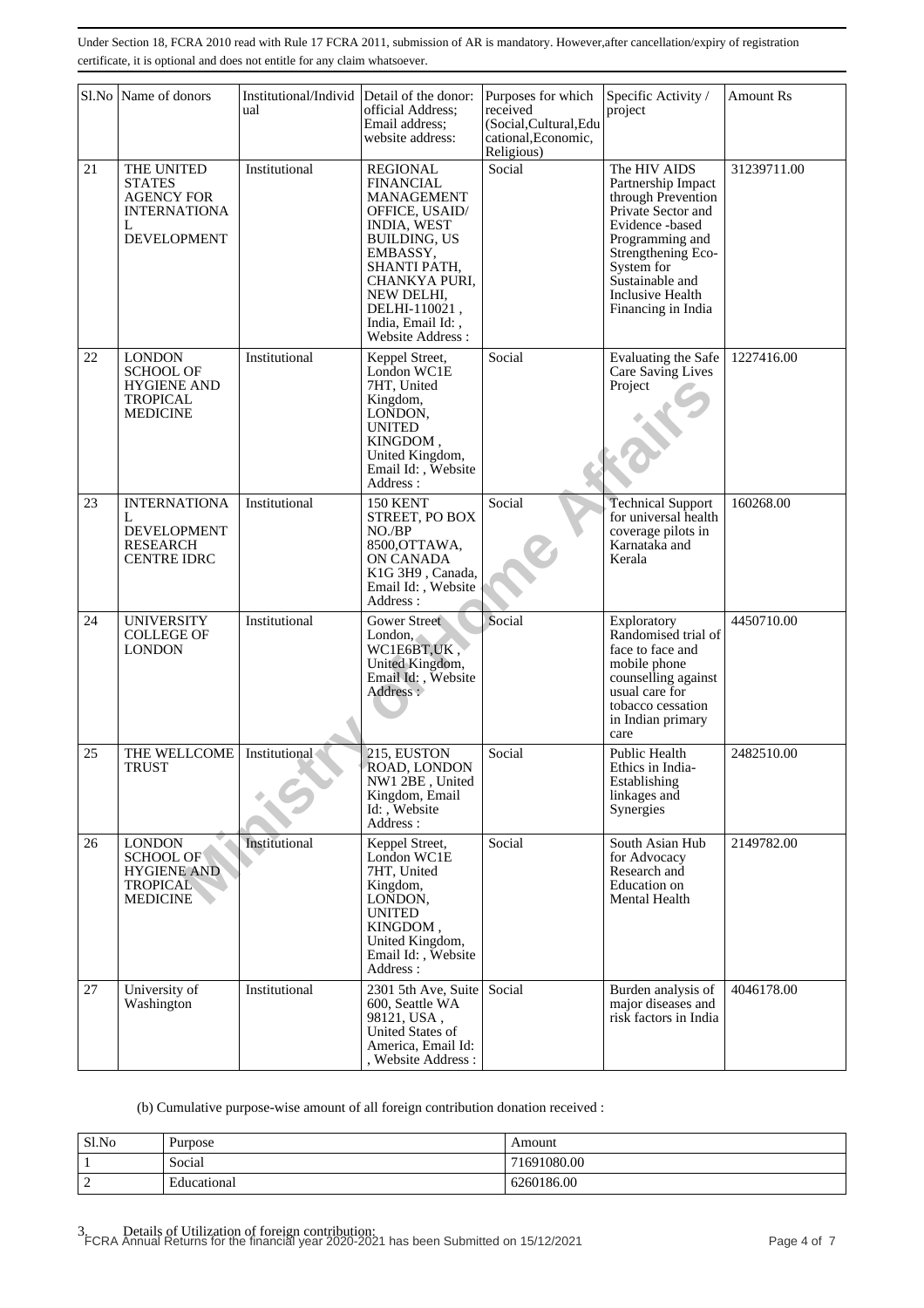| SI. No. | Name of<br>project/acti ocation<br><b>V1tV</b> |     | Address/L Previous Balance |         | Receipt during the year Utilised |         |         |                    | Balance |         |
|---------|------------------------------------------------|-----|----------------------------|---------|----------------------------------|---------|---------|--------------------|---------|---------|
|         |                                                |     | 'In cash                   | In Kind | In cash                          | In Kind | In cash | In Kind            | In cash | In Kind |
| (1)     | (2)                                            | (3) | (4)                        | (5)     | (6)                              |         | (8)     | $\left( 0 \right)$ | (10)    | (11)    |

(a) Details of activities/projects for which foreign contribution has been received and utilised (in rupees)

(b) Details of utilisation of foreign contribution:

(i) Total Utilisation\*\* for projects as per aims and objectives of the association (Rs.):92915218.00

(ii) Total administrative expenses as provided in rule 5 of the Foreign Contribution

(Regulation) Rules, 2011 (Rs.) :10731252.00

\*\* It is affirmed that the utilisation of foreign contribution is not in contravention of the provisions contained in the Foreign Contribution(Regulation) Act, 2010 (42 of 2010) and more particularly in section 9 and section 12 of the Act which, inter-alia, states that the acceptance of foreign contribution is not likely to affect prejudicially

|         | It is arritmed that the utilisation of foreign contribution is not in contravention of the provisions contained in the Poleign                                                                                                                                                                                                |                                                                                                       |                                                        |                |
|---------|-------------------------------------------------------------------------------------------------------------------------------------------------------------------------------------------------------------------------------------------------------------------------------------------------------------------------------|-------------------------------------------------------------------------------------------------------|--------------------------------------------------------|----------------|
|         | Contribution(Regulation) Act, 2010 (42 of 2010) and more particularly in section 9 and section 12 of the Act which, inter-alia, states that                                                                                                                                                                                   |                                                                                                       |                                                        |                |
|         | the acceptance of foreign contribution is not likely to affect prejudicially                                                                                                                                                                                                                                                  |                                                                                                       |                                                        |                |
|         | (A) the soverignty and integrity of india; or.<br>(B) the security, strategic, scientific or echnomic interest of the state; or<br>(C) the public interest; or<br>(D) freedom or fairness of election to any legistature; or<br>(E) friendly relations with any foreign state; or<br>(c) Total purchase of fresh assets (Rs.) | (F) harmony between religious, racial, social, lingusitic or relgional groups, castes or communities. |                                                        |                |
| Sl. No. | Activity in the name of Association                                                                                                                                                                                                                                                                                           | Details                                                                                               | Purpose                                                | Total (in Rs.) |
| (i)     | Creation of movable assests                                                                                                                                                                                                                                                                                                   | <b>COMPUTERS</b>                                                                                      | <b>TOWARDS</b><br><b>RESEARCH</b><br><b>ACTIVITIES</b> | 755550.00      |
| (ii)    | Creation of movable assests                                                                                                                                                                                                                                                                                                   | OFFICE EQUIPMENTS                                                                                     | <b>TOWARDS</b><br><b>RESEARCH</b><br><b>ACTIVITIES</b> | 239873.00      |
| (iii)   | Creation of movable assests                                                                                                                                                                                                                                                                                                   | MEDICAL EQUIPMENTS                                                                                    | <b>TOWARDS</b><br><b>RESEARCH</b><br><b>ACTIVITIES</b> | 67700.00       |
| (iv)    | Creation of movable assests                                                                                                                                                                                                                                                                                                   | <b>SOFTWARE</b>                                                                                       | <b>TOWARDS</b><br><b>RESEARCH</b><br><b>ACTIVITIES</b> | 176313.00      |
|         | Total                                                                                                                                                                                                                                                                                                                         |                                                                                                       |                                                        | 1239436.00     |

### (d) FC transferred to other associations

| NO.<br>JЬ. | Nam<br>ΟĪ<br>the<br>association | Date                     | 1.53342200000<br>770SC | noun |
|------------|---------------------------------|--------------------------|------------------------|------|
|            | ᠂                               | $\overline{\phantom{a}}$ |                        |      |

(e) Total utilisation In the year  $(Rs.)(b+c+d)$  104885906.00

### 4. Details Of unutilised foreign contribution:

(i) Total FC invested in term Deposits (Rs.):

| Sl. No. | Details                                                                                                                                               | Total( in Rs.) |
|---------|-------------------------------------------------------------------------------------------------------------------------------------------------------|----------------|
| (i)     | Opening Balance of FD                                                                                                                                 | 1039136084.00  |
| (ii)    | FD made during the year                                                                                                                               | 7500000.00     |
|         | $\left[\frac{\text{FCRA}+\text{Annual}+ \text{Returns for the financial year} \cdot 2020-2021}{\text{(iii)}}\right]$ Less: realisation of previous FD | Page 5 of 7    |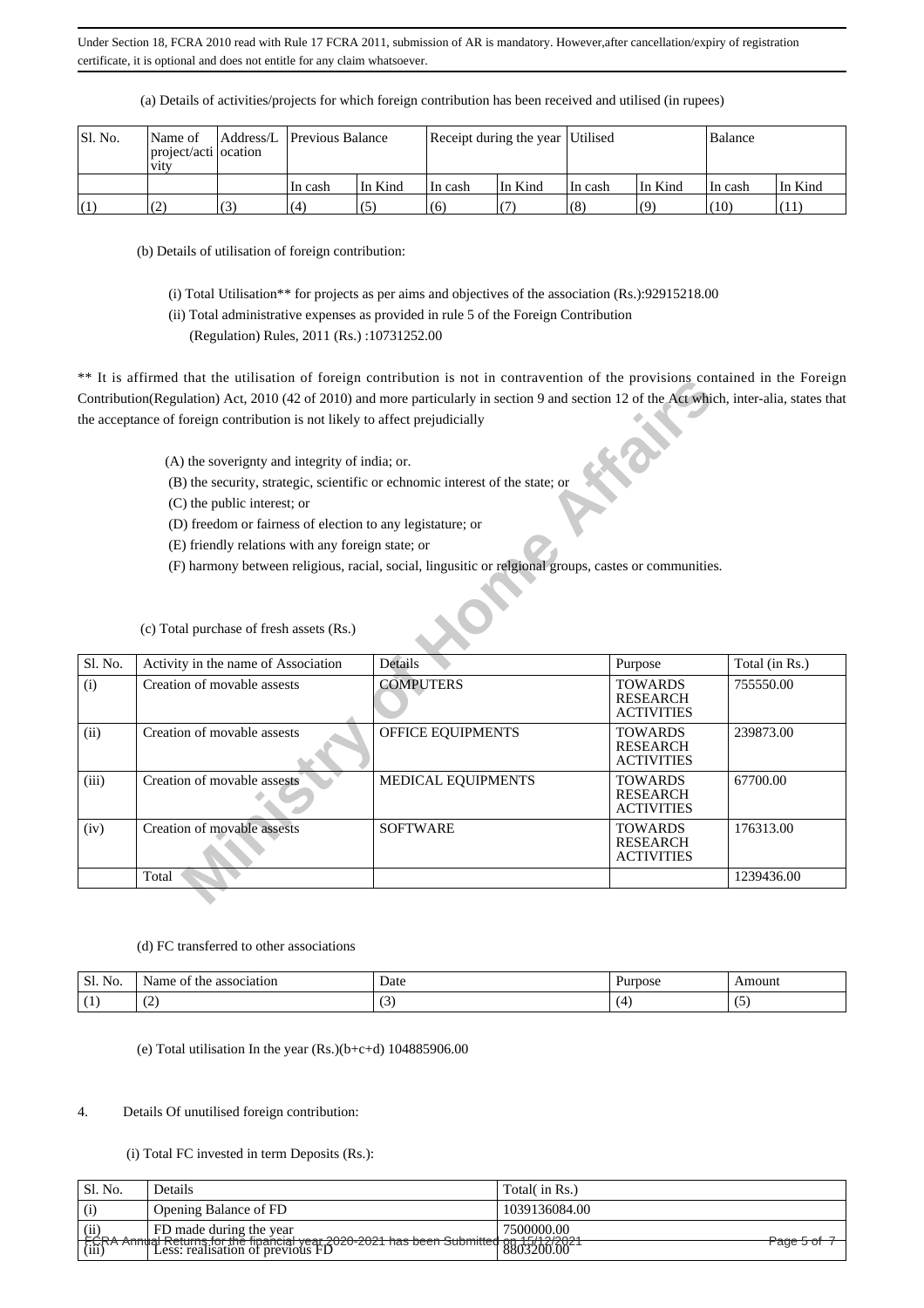| $\sim$<br>. | oc<br>. |
|-------------|---------|
|             |         |

(ii) Balance of unutilised foreign contribution, in cash/bank, at the end of the year(Rs):

- (a) Cash in hand: 1531.00
- (b) in FC designated bank account: 572552.00
- (c) in utilisation bank account(s): 546264.00
- 5. Details of foreigners as Key functionary/working/associated: 0
- 6. Details of Land and Building remained unutilised for more than two year:

| Sl. No. | ∟ocation of Land and<br>Building | Year of acquisition | Purpose of acquisition | Reason of unutilisation |
|---------|----------------------------------|---------------------|------------------------|-------------------------|
|         | $\sim$<br>ب سے ب                 | ◡                   | l ∠l                   | ື                       |

(7) (a) Details of designated FC bank account for receipt of Foreign Contribution (As on 31st March of the year ending):

| Name of the<br>Bank           | <b>Branch Address</b><br>With pincode)                                | Phone No.    | E-mail                               | <b>IFSC</b> Code | <b>Account No</b> | Date of Opening<br>Account |
|-------------------------------|-----------------------------------------------------------------------|--------------|--------------------------------------|------------------|-------------------|----------------------------|
| (1)                           | (2)                                                                   | (3).         | (4)                                  | (5)              | (6)               |                            |
| <b>STATE BANK</b><br>OF INDIA | 11Sansad Marg,<br>New Delhi 110<br>001. NEW<br>DELHI, Delhi,<br>Delhi | 011-23374390 | fcra.00691@sbi.c SBIN0000691<br>0.1n |                  | XXXXXXX1824       | 23/02/2021                 |

(b) Details of all utilization bank accounts for utilization of Foregin Contribution (As on 31st March of the year ending)

| Name of the<br>Bank            | <b>Branch Address</b> (<br>With pincode)                                                                                                                                                         | Phone No.    | E-mail                        | <b>IFSC</b> Code | <b>Account No</b>  | Date of Opening<br>Account |
|--------------------------------|--------------------------------------------------------------------------------------------------------------------------------------------------------------------------------------------------|--------------|-------------------------------|------------------|--------------------|----------------------------|
| (1)                            | (2)                                                                                                                                                                                              | (3).         | (4)                           | (5)              | (6)                | (7)                        |
| <b>STATE BANK</b><br>OF INDIA  | 11Sansad Marg,<br>New Delhi 110<br>001, NEW<br>DELHI, Delhi,<br>Delhi                                                                                                                            | 011-23374390 | fcra.00691@sbi.c<br>o.in      | SBIN0000691      | XXXXXXX1824        | 23/02/2021                 |
| Name of the                    | (b) Details of all utilization bank accounts for utilization of Foregin Contribution (As on 31st March of the year ending)<br><b>Branch Address</b>                                              | Phone No.    | E-mail                        | <b>IFSC Code</b> | <b>Account No</b>  | Date of Opening            |
| Bank                           | With pincode)                                                                                                                                                                                    |              |                               |                  |                    | Account                    |
| (1)                            | (2)                                                                                                                                                                                              | (3).         | (4)                           | (5)              | (6)                | (7)                        |
| <b>HDFC BANK</b><br><b>LTD</b> | SG Road,<br>Bodakdev.<br>Shahpath III, NR<br>GNHC Towers,<br>Sarkhej,<br>Ahemedabad,<br>Gujarat,<br>Ahmedabad                                                                                    | 9350483672   | Gunjan.Sinha@h<br>dfcbank.com | HDFC0000306      | XXXXXXXXX<br>X0045 | 31/05/2012                 |
| HDFC BANK<br><b>LTD</b>        | Plot No.18,<br>Ground Floor,<br>Hardhik Crown,<br><b>HUDA</b> Techno<br>Enclave, Opp<br><b>Cyber Pearl</b><br>Tower,<br>Madhapur, HYD,<br>Hyderabad,<br>Telangana,<br>Hyderabad/Secun<br>derabad | 9350483672   | Gunjan.Sinha@h<br>dfcbank.com | HDFC0000545      | XXXXXXXXX<br>X0031 | 11/05/2011                 |
| <b>HDFC BANK</b><br><b>LTD</b> | H-7 Green Park<br><b>Extension New</b><br>Delhi 110016,<br>New Delhi,<br>Delhi, Delhi                                                                                                            | 9350483672   | Gunjan.Sinha@h<br>dfcbank.com | HDFC0000586      | XXXXXXXXX<br>X0020 | 21/04/2009                 |
| <b>HDFC BANK</b><br><b>LTD</b> | H-7 Green Park<br><b>Extension New</b><br>Delhi 110016,<br>New Delhi,<br>Delhi, Delhi                                                                                                            | 9350483672   | Gunjan.Sinha@h<br>dfcbank.com | HDFC0000586      | XXXXXXXXX<br>X0047 | 25/10/2012                 |